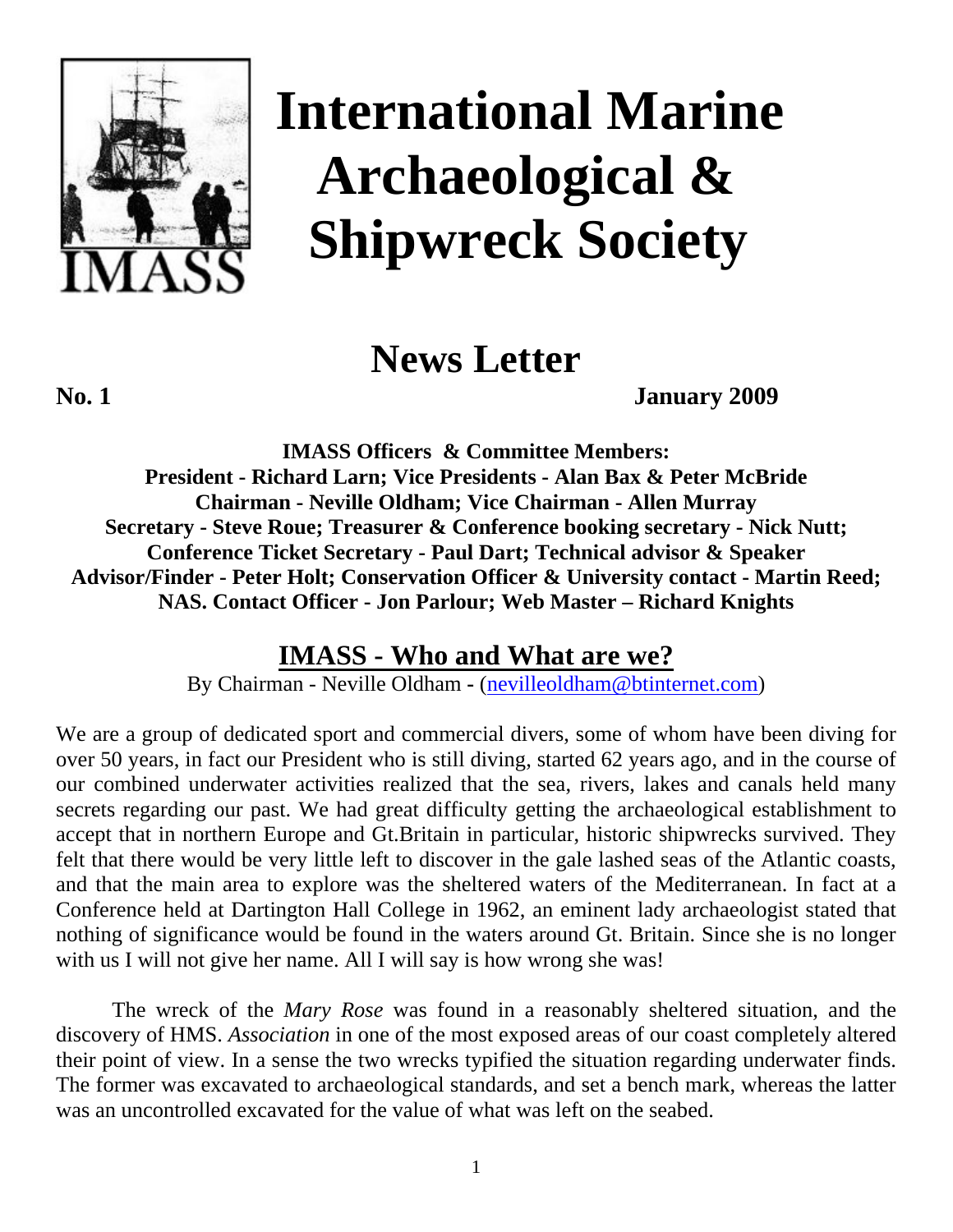During the early days of diving if we put our hands on our heart, we must all admit that we were guilty of raising cannon balls and portholes without recording them. The important thing that was coming out of the sea were the stories that these finds were telling us when they were researched, and it was these stories that encouraged a group of dedicated divers in the south-west to create a forum whereby divers, treasure hunters and archaeologists could come to Plymouth to relate their experiences. Hence a South-West section of the Nautical Archaeological Society came into being, and the 1<sup>st</sup> Shipwreck Conference under NAS(SW) was held in 1982. We have run these conferences continuously now for 26 years, the longest running event concerning History from the Sea and Marine Archaeology in the world, its coverage reflected in a change of title to the 'International Shipwreck Conference.

 Supporting the Nautical Archaeological Society all the way, these conferences were always run as a NAS(SW) activity, but in 2007 we became independent of NAS and formed the new organisation known as IMASS by mutual agreement. Most of the Committee and IMASS members continue to be members of NAS, and we intend to run the conference as we have in the past, with an average attendance of between two and three hundred delegates attending. It will continue as a forum for sport and commercial divers, treasure hunters, archaeologists, nondivers and purists to relate their stories of the sea, giving them complete freedom of speech and every opportunity to make their point of view, regardless of what others may feel.

 Every activity has extremes of action and opinion, maritime archaeology being no exception, so IMASS seeks to hold the middle ground, to encourage common sense, give everyone an opportunity to have their say but most importantly, to meet and talk! Neville Oldham, Chairman IMASS. [\(nevilleoldham@btinternet.com\)](mailto:nevilleoldham@btinternet.com)

# **The IMASS. Newsletter**

By President - Richard Larn - ([richardlarn@tiscali.co.uk\)](mailto:richardlarn@tiscali.co.uk)

At the 2008 International Shipwreck Conference it was suggested that the organization should have a News Letter, and a volunteer was invited to become the first Editor. Denis Gibson of Scorrier, near Redruth kindly volunteered and I offered to act as his assistant. Unfortunately, Denis suffered a very nasty accident in the summer, and advised that he would be unable to undertake this commitment, which left me with no alternative other than step into the breech and adopt the mantle (hopefully only temporary) of Editor.

 Several Committee members have submitted material, for which a grateful 'thank you', otherwise the contents of this first edition come from me, in the hope that future editions will include articles and news from the IMASS membership generally. All of you must have picked up some item of news about shipwreck, wreck diving, artifacts, finds etc. and these are what I am asking for. So, please send me an e-mail with whatever you feel might be of interest. Don't worry about the grammar, spelling or composition, we can turn any story into something acceptable, and of course your contribution will be credited to you personally.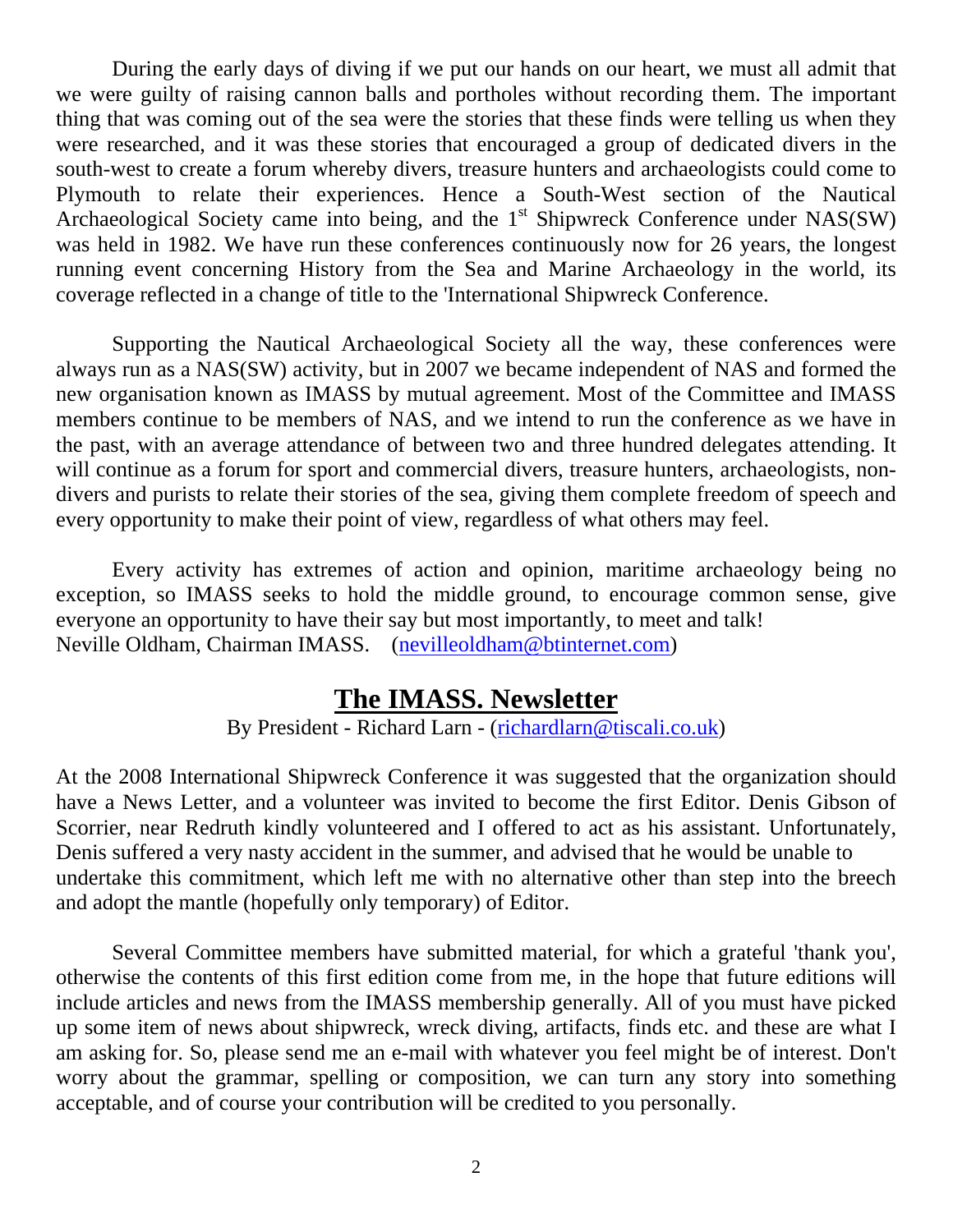Reflecting on what our Chairman had to say earlier, I feel the breakaway from NAS, whilst unfortunate, was inevitable, since they have never been comfortable with our Shipwreck Conference. NAS(SW) showed a way ahead as far back at 1982, the first regional group of divers to band together with marine archaeology as a common interest, and at the time it was hoped other areas would follow. I believe there was a brief NAS(SE) organization, but the central organization did not want dissemination - despite distance and travelling preventing members from attending events in London. At the time, the south-west had the predominance (and still does) of Protected Wrecks, and is still the most popular area for visiting divers. Somehow NAS(SW) was never accepted by the establishment, which has resulted in the formation of IMASS, which I personally welcome and commend those Committee members whose initiative brought it about.

 I find it hard to believe that it was 26 years ago, that my wife Bridget and I, Peter McBride and the late Roy Davis, called a meeting of any divers interested in forming NAS(SW) in the Parish Hall, Charlestown. The support was fantastic, some 40 divers arrived from all over Cornwall and Devon, and the late Alex Flinder representing NAS, came down from London to preside. Fort Bovisand were still holding their annual Archaeological Symposiums at the time, and in a sense we set up the Shipwreck Conference in semi-competition. Bovisand then stopped their Symposiums for financial reasons, and we were well placed to offer an international alternative, which continue to this day.

 May I wish you all a Happy & Prosperous New Year, safe diving, lots of archaeologically important finds - and hope to see you at the 2009 Shipwreck Conference.

# **The 27th International Shipwreck Conference**

Saturday 7<sup>th</sup> February 2009 - University of Plymouth, Robbins Centre, Devon. Doors open at 0900 and close at 6pm.

Invited speakers include:

| Professor Ufuk Korabas (Istanbul University)      | The Yenikapi Byzantine Shipwrecks                                         |
|---------------------------------------------------|---------------------------------------------------------------------------|
| David Mearns (Blue Water Recoveries Ltd)          | The discovery of HMAS Sydney                                              |
| Mike Rowley (BS-AC Technical Chief Examiner)      | Deep wrecks exploration off Lebanon<br>and the story of HMS Victoria      |
| Mike Williams (Senior lecturer in Marine Law)     | Marine Provision of the Heritage Bill                                     |
| HM. Receiver of Wreck (MCA. Southampton)          | A background to her duties                                                |
| Nigel Overton (Plymouth City Museum Heritage)     | History of the Eddystone Lighthouse                                       |
| Bob Peacock (Archaeological diver/project leader) | Recent finds in the English Channel                                       |
| Neville Oldham (IMASS Chairman)                   | The role of women at sea at Trafalgar<br>and the story of Lucky Jeannette |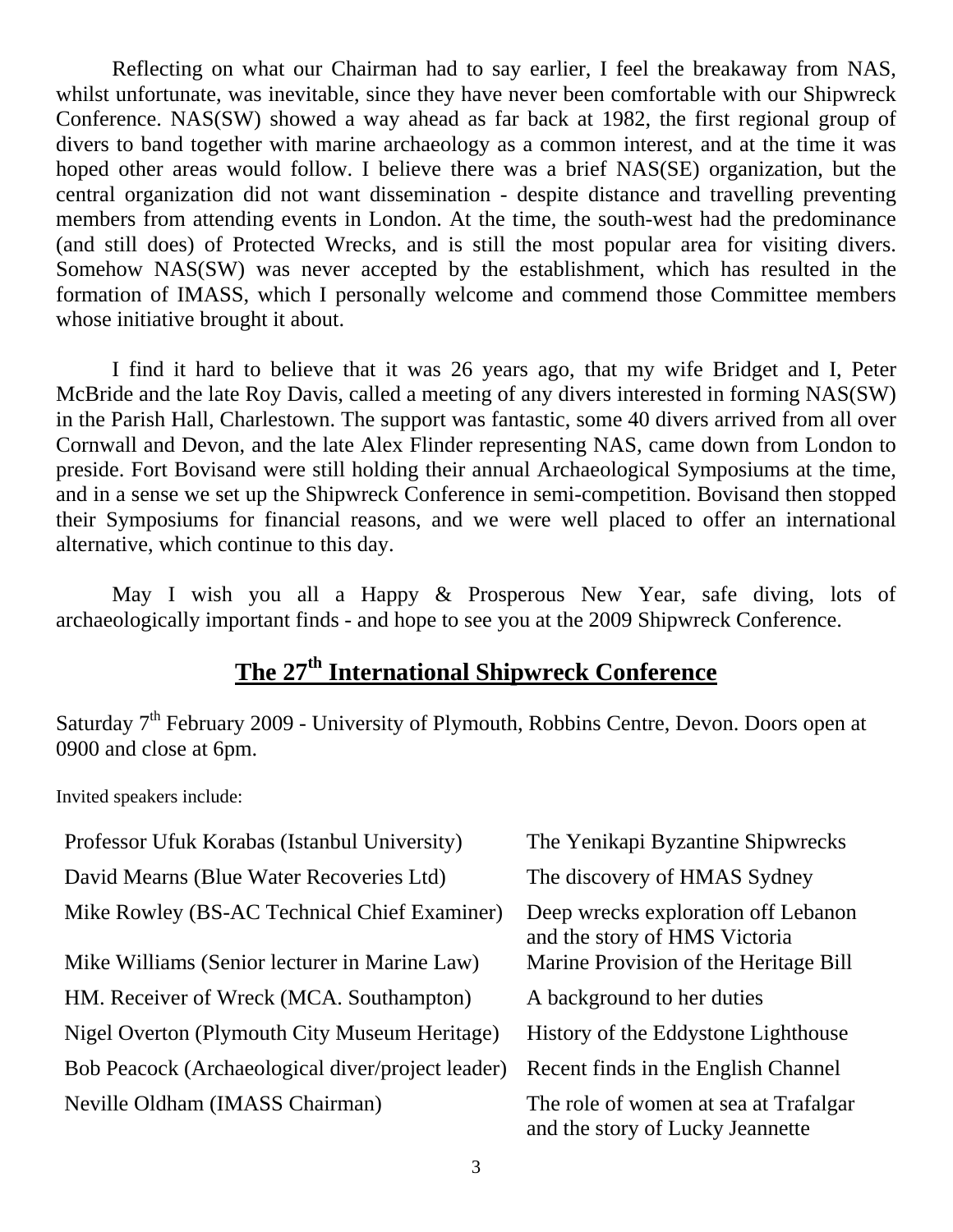Tickets £15.00 - for location and more information visit; [www.shipwreckconference.org](http://www.shipwreckconference.org/) Advance tickets available from Paul Dart: [the.pauldart@btinternet.com](mailto:the.pauldart@btinternet.com) Lunch will be available in the Conference centre at a reasonable cost, but is not included in the price of the admission ticket.

Poster stands and sales stalls are welcome, advertising events, organizations, clubs, groups, societies, government organisations, books and equipment.

There will be a Raffle at the end of the Conference, and anyone with a suitable Prize they are willing to donate is requested to pass it to Nick Nutt or any Committee member on arrival.

Delegates are invited to meet up at the Holiday Inn, Plymouth at 7pm on Friday  $6<sup>th</sup>$  February for discussion and drinks.

Sunday  $8<sup>th</sup>$  February – There will be a tour of the Hoe and historic Barbican on the Sunday. Details will be announced at the Conference.

Advance notice of other Conferences:

# **Ships, Saints and Sealore - Maritime Ethnography of the Mediterranean and Red Sea**

Thursday  $16<sup>th</sup>$  April to Sunday  $19<sup>th</sup>$  April 2009 at Exeter University. Sponsored by the NMM. Malta; the Centre for Maritime Historical Studies; University of Exeter; Institute of Arab & Islamic Studies; supported by the Aurora Special Purpose Trust and Midsea Books.

For further information visit the Conference website at:

www,um.edu.mt/events/maritimeethongraphy2009/maritimeconf\_index.html or contact: Julian van Rensburg, MARES Project, University of Exeter, School of Humanities & Social Sciences, IAIS. Building, Stocker Road, Exeter. EX4 4ND

## **Marine Bill Symposium**

January 9<sup>th</sup> 2009 - those interested should contact [paul.todd@plymouth.ac.uk](mailto:paul.todd@plymouth.ac.uk). Details can be seen on [www.plymouth.ac.uk/pages/view.asp?page=24370](http://www.plymouth.ac.uk/pages/view.asp?page=24370)

#### **Articles**

The following express the views of the correspondents only, and should not necessarily be taken as an overall opinion of IMASS or its Committee officers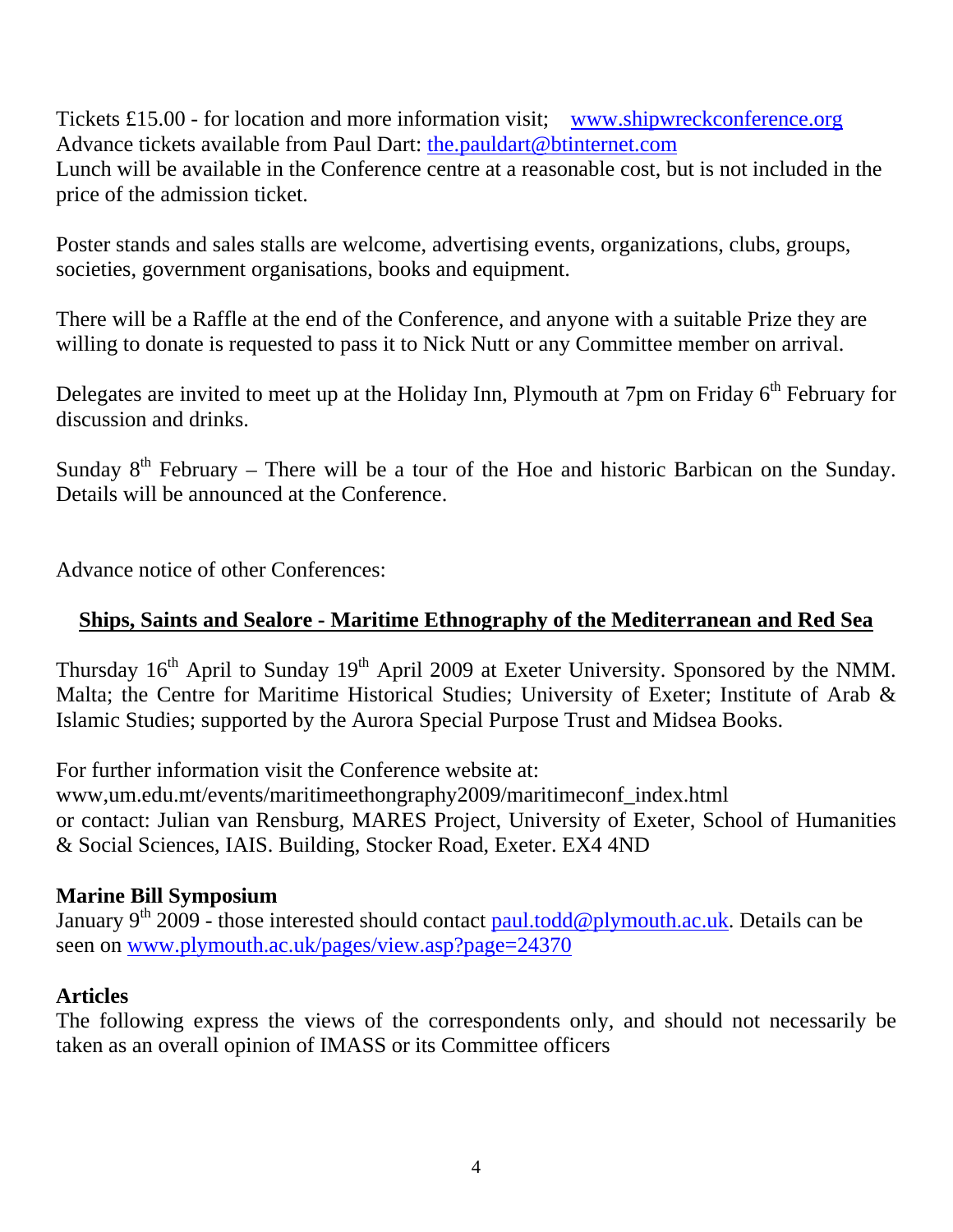# **Idiots in charge of the Asylum**

# '**The preservation in-situ of underwater cultural heritage shall be considered as the first option before allowing or engaging in any activities directed at this heritage'.**

This is the current thinking by our tax paid government Archaeologists at English Heritage, and their loony mates at UNESCO.

 Text book academics all, as opposed to practical time served, self-funded divers, who for the past 50+years have researched, found, excavated, conserved, reported and often publically displayed 95% of all our known history from under the sea. Museums across the world are full of artefacts that have been recovered by these amateur groups increasing the knowledge of mankind, and have provided many of the missing links from our past. Some artefacts have been lost or destroyed by poor conservation etc, but this is a very small price to pay against the mass of information gained.

 The few individuals who have managed to worm their way into positions of power at English Heritage have attempted to put an almost complete stop to any further useful or important information coming to light from historic wreck in the UK. The bar has been set so high for site survey, and the fact that excavation can only be carried out if the site is at high risk, practically no real underwater archaeology is currently being carried out in UK. Waters.

Sites are being surveyed so they can monitor the natural deterioration or destruction of wrecks by erosion, corrosion and physical damage, but EH feels this is more useful than actually recovering artefacts to gain the information they hold.

Questions that need to be answered by the archaeologists are;

- 1 Which is more important? An artifact or the information gained by its study regarding what it was used for, how was it made, where was it made, its weight, size etc?
- 2 If a wreck is so important that it needs protection, how can it be that at the same time it is so insignificant that it, and any valuable information it holds can be left buried in the seabed forever? (as is the current policy).
- 3 How can they justify to future generations, that we have deliberately left known wrecks to continue to deteriorate rather than recover 90% of the information and history contained within a wreck?
- 4 How can NAS still take money off divers for training courses, when they know there is next to nothing for them to work on after they have trained, as most work on historic wreck has been stopped?
- 5 Does anyone know of a government paid Marine Archaeologist who has ever had the interest or motivation to work a wreck, at their own cost or in their own time?
- 6 How was it acceptable for the likes of George Bass and Robert Stenuit to excavate every wreck they were involved with, but now it is such a taboo, no one has the balls to criticize their behaviour?
- 7 Why is it so wrong to fund wreck excavation and conservation of artifact material, by the sale of coins for example, when the coins are often identical and were never intended to be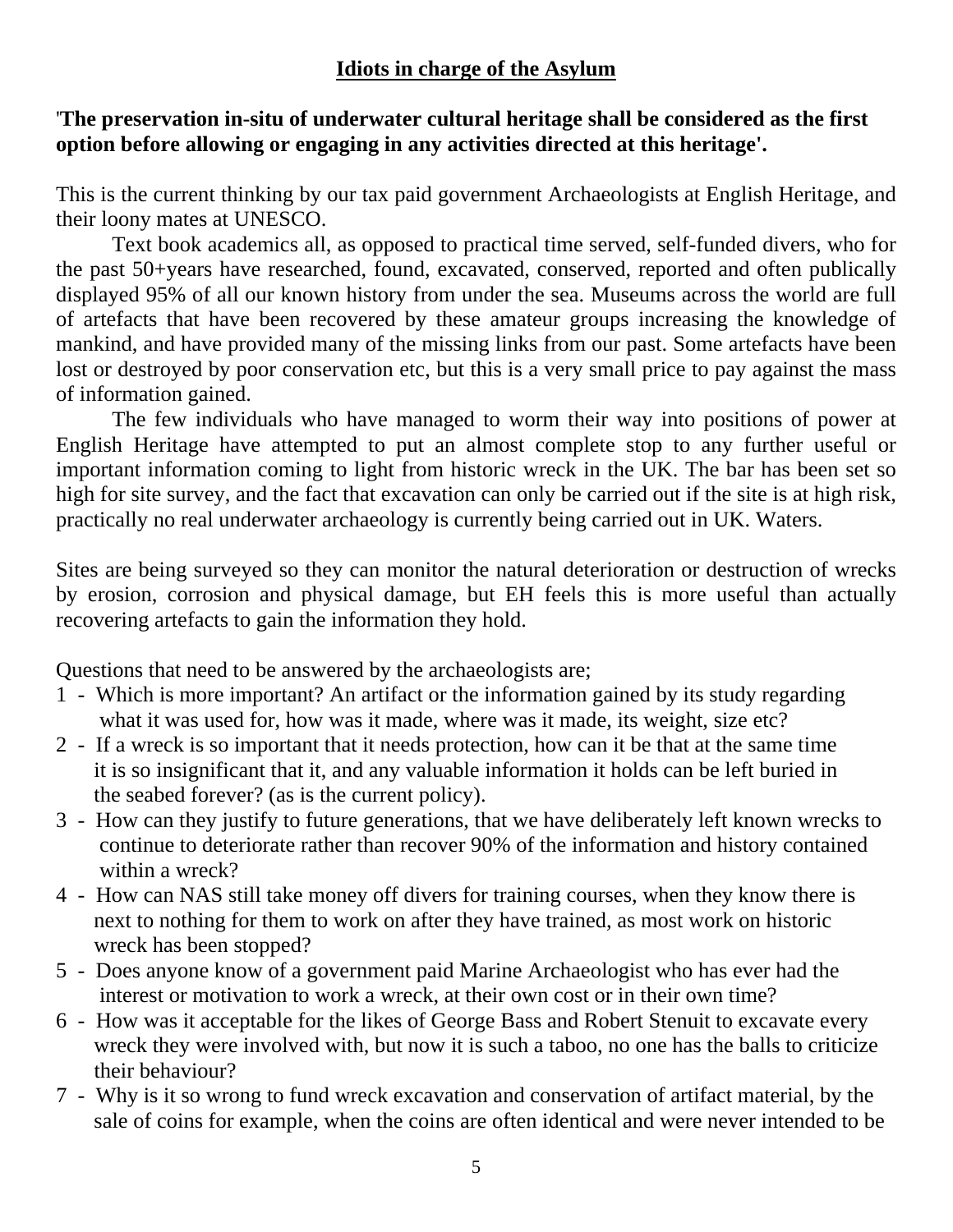kept together as a collection?

8 - Is archaeology 'important' or merely 'interesting' to the small percentage of the population that can be bothered to read, or look at what has been published? Medical Science and Ecology is 'important' as it effects lives - 'archaeology' does not.

The general public like looking at artefacts rather than reading academic reports, which is why museums in general are so popular. The public go to look - not read. I believe it is far better for society if thousands of individuals own and treasure a piece of history, than it is to keep it all together on the remote chance that a PhD student may at some time in the future, want to study the wear on coin die's etc. for example!

All the archaeological reports ever written are generally an assumption of what might have happened when a vessel sank. All the 100's of hours spent surveying a wreck, only records how it was at one small moment of time, with little or no relevance as to what may have happened at the time of sinking. If all reports had to undergo proper review, cross-examination or close scrutiny by maritime experts, most people would realize what a waste of time, effort and money measuring to a high degree of accuracy really is.

As examples, two Plymouth wrecks which were found at around the same time, the *Cattewater* and *Catharina von Flensburg.* **A**ll that is known about the former came from artefacts recovered and limited excavation at the time. We have learned nothing new since, and never will if the site is not excavated. The latter has been excavated by amateurs and hundreds of artefacts recorded, in addition to the vessels construction being established. As a result, thousands of people now own a piece of history, there have been artifact exhibitions in Plymouth and elsewhere, divers have given talks to hundreds of people, and there are years of lengthy reports on file should anyone be interested.

Let us hope that the idiots in power see sense, and let underwater archaeology again flourish in the UK. Steve Roue. [www.faldive@aol.com](http://www.faldive@aol.com/) 

# **The Diving Diseases Research Centre (DDRC) Plymouth - a brief history**

The DDRC evolved from a small unit in converted boat sheds run by volunteers at Fort Bovisand diving school, as a facility to treat divers suffering decompression sickness, more generally known as the 'bends'. In 1980 the DDRC became a registered charity with a remit to research the effects of the undersea environment on human physiology, and to use this information to educate and train the diving industry.

 The DDRC has gradually developed into a fully staffed Hyperbaric Medical Centre. It's objectives expanded to include the use of hyperbaric oxygen on problem wounds, as well as educating and training the medical, clinical and diving industry. In 1996 the DDRC moved into its current building adjacent to the Derriford NHS Hospital in the city of Plymouth, Devon.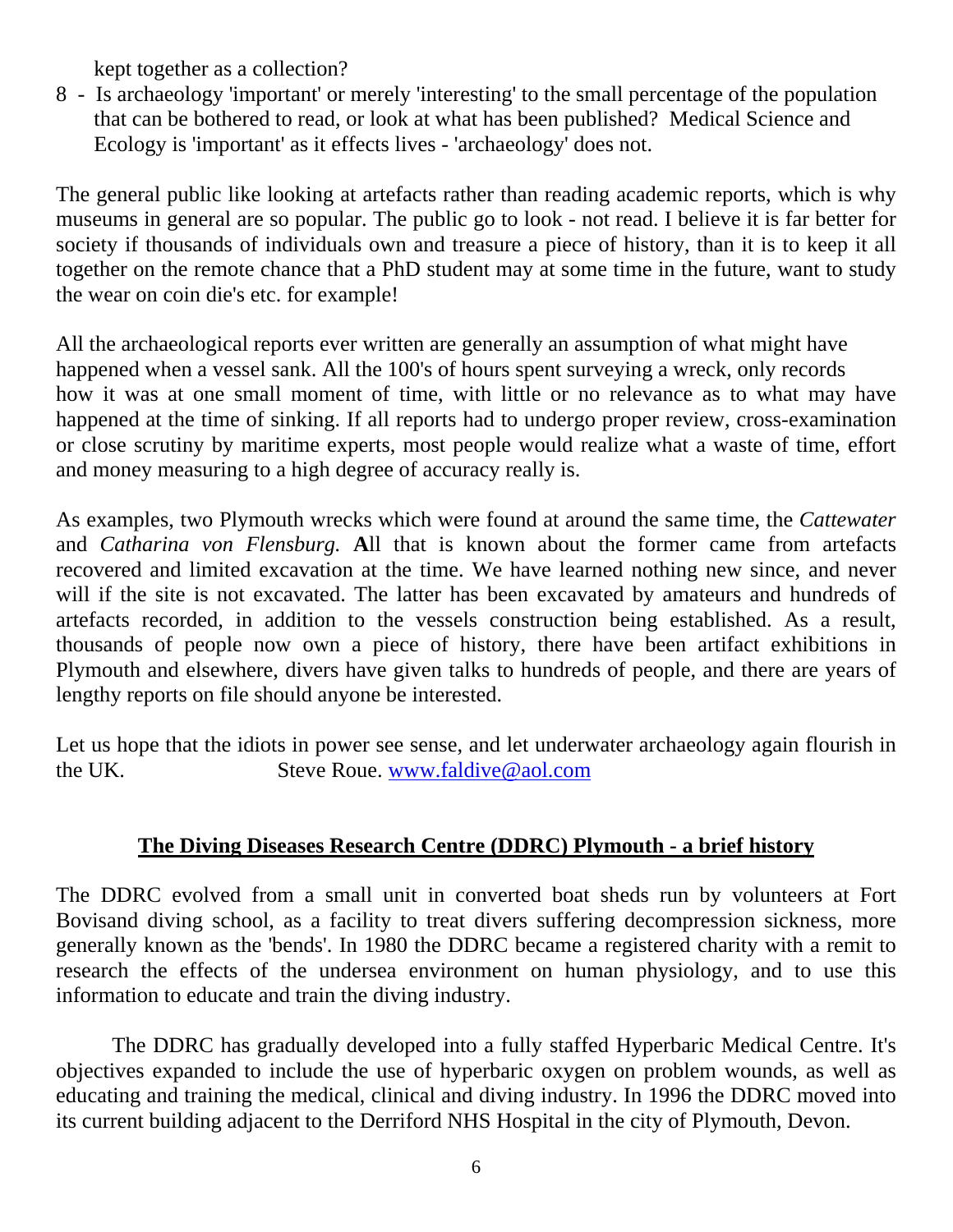Now known as the Hyperbaric Medical Centre, it comprises a two-story block of offices, treatment areas and classrooms, joined to another building purpose-built to house the current 'Comex' multiplace chambers removed from Bovisand, together with the larger 'Krug' chamber and a 'Hyox' monoplace chamber.

 In 2006 the DDRC opened a satellite centre at St.Joseph's Hospital, Newport, South Wales, which comprises a 'Hypox' monoplace chamber and wound care facilities. Paul Dart, DDRC. Plymouth. [www.paul.dart@ddrc.org](http://www.paul.dart@ddrc.org/)

Editor's note - During a recent conversation with John Selby, the inventor and supplier of the portable, flexible Hyperlite one-man compression chamber, of which over 40 have been purchased by the United States military and Coastguard, it has been discovered that 100% oxygen treatment under pressure greatly assists people, soldiers in particular, suffering post traumatic stress disorder. This treatment has been so successful in the United States, whose military now officially recognize the medical condition, that it has been renamed Battle Trauma and is now used extensively in the field in war zones.

## **New Book - 'The Old Ship's of the New Gate', by Ufuk Kocabas**

Published 2008 - 245 x 320mm - Publisher Ege Yayinlari, Turkey - ISBN 9-789-758072-163 224 pages Turkish/English bilingual. Price NK - e-mail: [info@zerobooksonline.com](mailto:info@zerobooksonline.com)

Professor Ufuk Kocabas of the Istanbul University is the lead speaker at our  $27<sup>th</sup>$  International Shipwreck Conference. The Directorate of Istanbul Archaeological Museums was appointed to lead the archaeological excavations at Uskudar, Sirkeci, Sultanshmet and Yenikapi rail station constructions of Marmaray and Metro Projects, among the most important transportation projects in Turkey. The largest excavation area is at Yenikapi on the Marmara coast, the area known as Langa, which housed the harbour of Byzantine Istanbul.

Excavations at Theodosian Harbour brought to light a total, to date, of 31 shipwrecks of various sizes, types and age. Archaeological work on these shipwrecks requires an entirely different expertise; therefore our Museum has authorized Istanbul Universities Department of Restoration and Conservation with the documentation, lifting, conservation-restoration works as well as preparing the shipwrecks for display at the Museum. The team have completed the lifting and taken into conservation eleven shipwrecks so far. This book presents the work conducted by the IU team, the technology used, scientific approach, and the care and importance paid to this work, which is of international importance.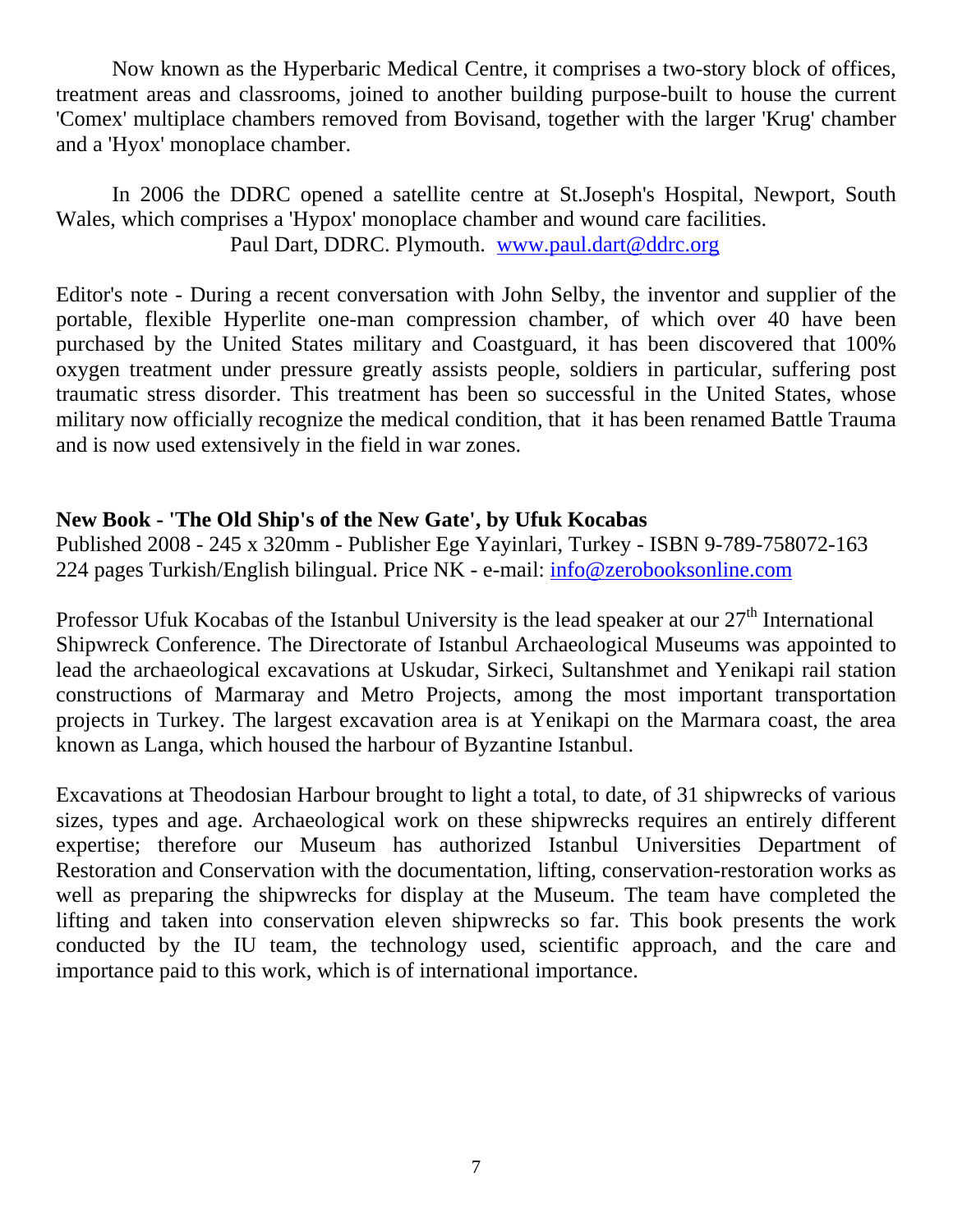#### **Maritime History sunk by Neglect - Telegraph Weekend - 18 October 2008 pW17**

## **'Jack Watkins finds a ship graveyard on the banks of the River Severn going to ruin in a legislative no-man's land.'**

They call them the Purton Hulks, a mile and a half long stretch of ghostly boat wrecks that once formed the oddest of makeshift tidal erosion barriers on the River Severn. They include nothing of Mary Rose antiquity, but local marine historian Paul Barnett thinks they are precious just the same. "What we have here is the largest boat graveyard in maritime Britain, but they have no protection whatsoever. I cannot understand that," he says.

 Between 1909 and 1963, at least 80 vessels were beached at Purton, originating from a stormy night 100 years ago when there was a massive landslip in a bank between the river and the parallel Sharpness to Gloucester Canal. A plea went out to commercial boat owners for old vessels to be run aground to plug the breach. Boats were towed over to the far side of the river just before the onset of high tide, and then released so that they thundered into the bank. As the tide fell away, a holes were drilled in the ship's side to allow water to enter and, over time, mud, silt and sand. It worked brilliantly. What was once a narrow bank is now a broad, cliff-like expanse of grassland. Not only that, its vast array of old working boats has become a magnet for marine archaeologists, historians and boat fanatics. Paul Barnett has spent the last 10 years trying to record, locate and identify as many of the hulks as possible. He admits it has become an obsession

 The most impressive are the FCB's (Ferro-Concrete barges) of WW2. Nineteen of the hulks now have their individual plaques, often paid for my the families of men who worked on them. One of the wrecks is the old 'Briton Ferry', her captain took his life in the cabin and his ghost was seen two days later walking the deck. This fragile heritage is disappearing to trophy hunters or vandals. "I came down last summer to find a family of three generations feeding boat timbers onto a barbecue. In another incident, a single arsonist destroyed eight boats for fun.

 An application to have the site designated by English heritage was rejected in 2008. "A vessel on the seabed can be protected by the Wreck Act. Inland it can be protected as a scheduled monument, but on the foreshore they fall between the two and no one cares, they can sit and rot. The Marine Bill, due in 2010, could afford the opportunity for reconsideration, "but what is going to be left by then?" [www.morturn.com](http://www.morturn.com/) or call 07833 143231

#### **White Star liner wreck identified off North Cornwall**

Chris Lowe of Newquay found and identified the wreck of the 9,000-ton Aurania in April 2008 after spending time over 5 years to find her. She lies in 160m of water, and thousands of animal bones along with a dinner plate bearing the White Star Line crest, finally identified the ship. She sank carrying 3,000 mules destined for the trenches of WW1, when torpedoed by a U-Boat